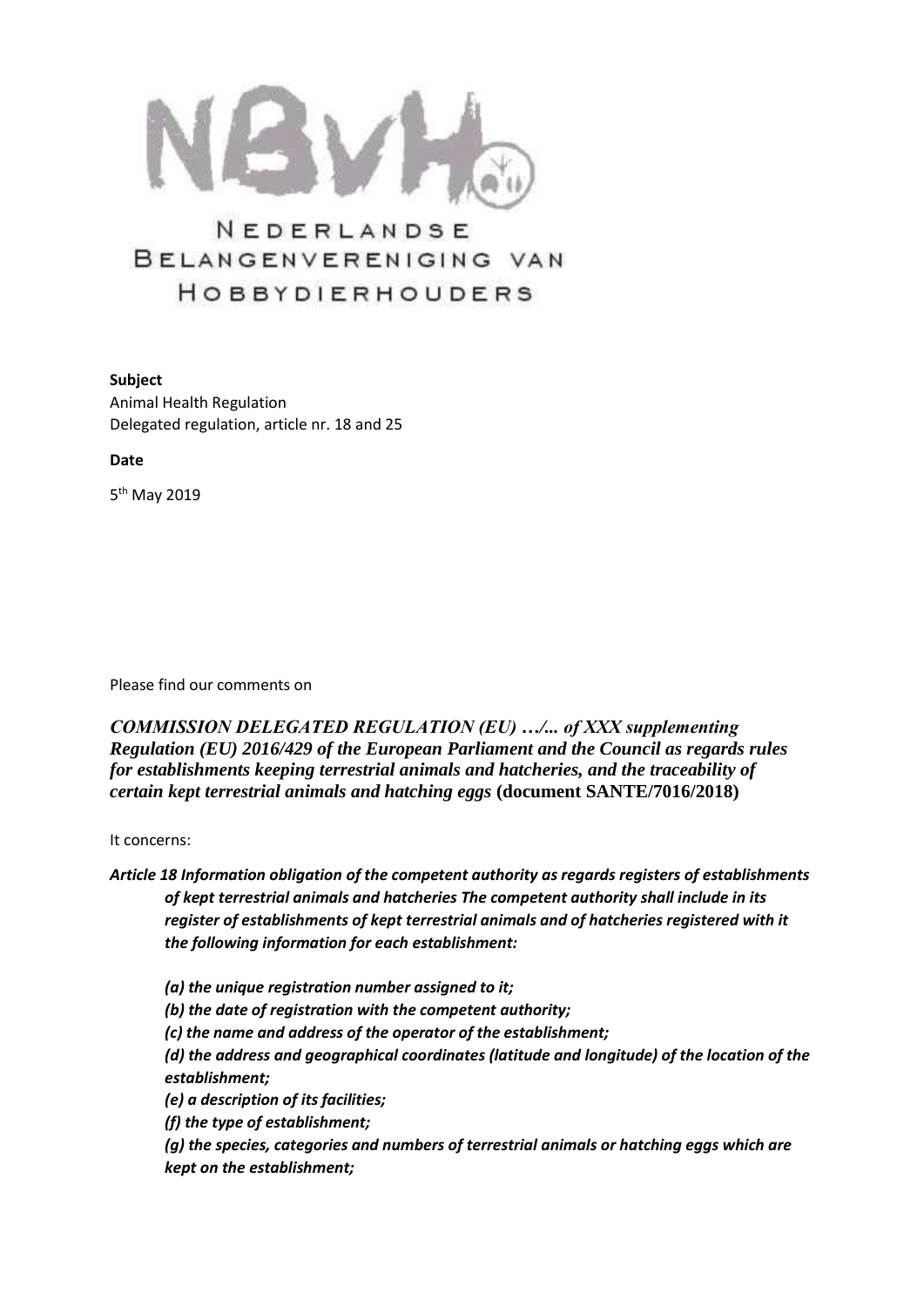

# NEDERLANDSE BELANGENVERENIGING VAN

### HOBBYDIERHOUDERS

*(h) the period during which animals or hatching eggs are kept on the establishment if it is not continuously occupied, including seasonal occupation or occupation during particular events;* 

*(i) the health status of the establishment where one has been assigned to it by the competent authority;* 

*(j) the restrictions on movements of animals, hatching eggs or products to and from the establishment, where such restrictions are applied by the competent authority; (k) the date of any cessation of activity when the operator has informed the competent authority thereof.* 

#### *Article 25 Record-keeping obligations of operators of establishments keeping poultry and captive birds Operators of registered or approved establishments keeping poultry and operators of establishments keeping captive birds shall record the following information*: *(a) the production performances for poultry;*

*(b) the morbidity rate for the poultry and captive birds on the establishment together with information concerning the cause.*

Our organisation underlines in general the necessity of registration of a location where animals are kept for the prevention and control of animal diseases.

For **non commercial bird-keepers** the registration of locations where birds are kept, as laid down in article 18, would become a new obligation in many member states. We talk about millions of locations in the EU where birds are kept for shorter or longer time.

We expect that in implementing acts derogations will be mentioned. However in this delegated regulation nothing is mentioned about derogations for small holders.

There are arguments to doubt the worth of the registration of every bird keeping location for the prevention and control of animal diseases.

1. *Value of registration* 

A lot of households keep and breed birds, canaries, parquets, etc. These birds are kept inside or in an aviary. There is no need to registrate these kinds of locations for prevention and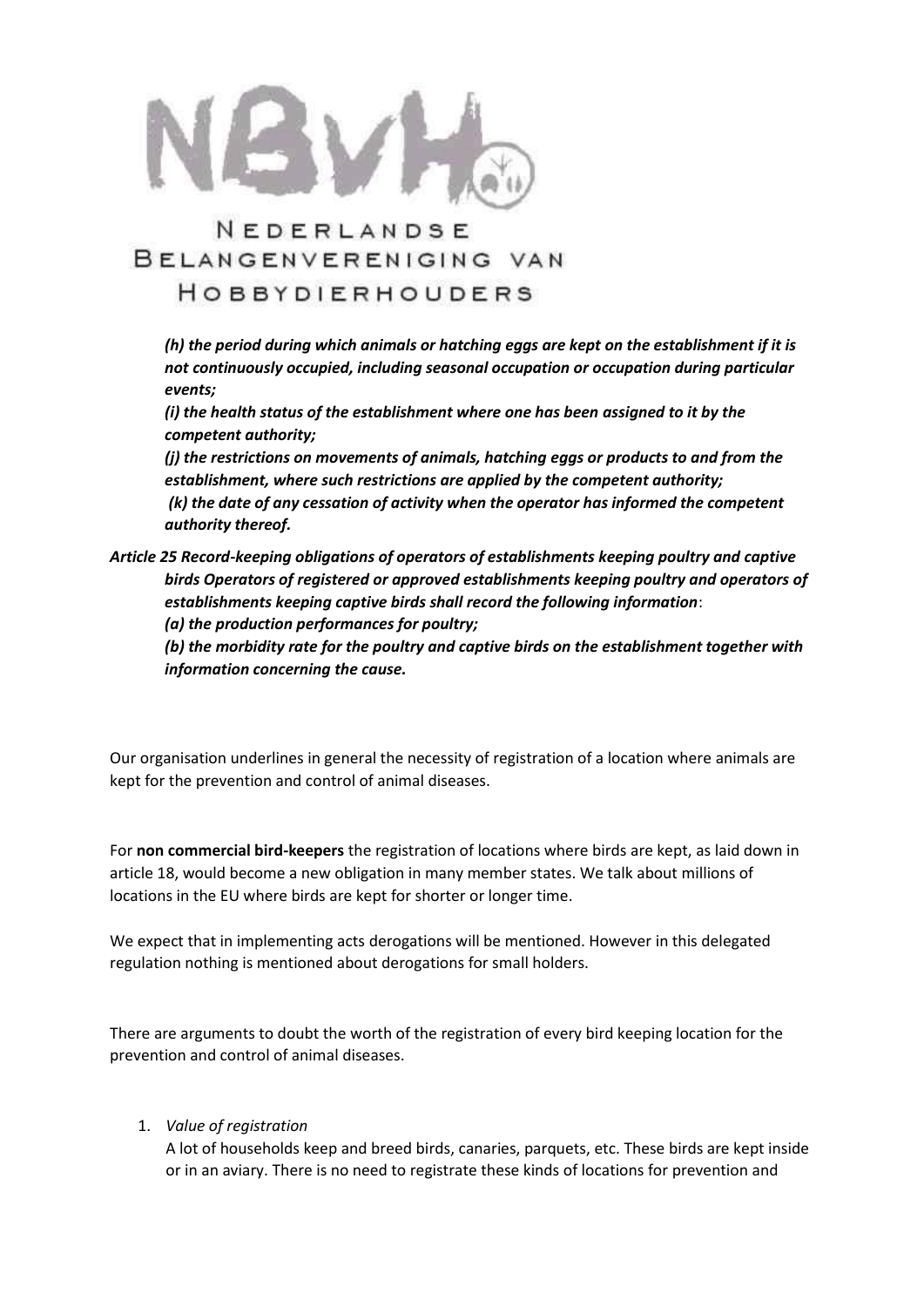

### NEDERLANDSE BELANGENVERENIGING VAN HOBBYDIERHOUDERS

control of animal diseases because these locations form no risk at all.

In the countryside most households keep some poultry. In the prevention and control of animal diseases a member state must take that into account. Registration of all these individual locations doesn't add any value for the prevention and control measures to be taken.

Since HPAI occurs with a certain regularity in the EU member states take measures in the frame of the present-day EU regulation. Individual member states have developed their own risk-based contingency plans to deal effectively with non-commercial bird keepers within the EU framework of regulations.

#### 2. *Practical objections*

The bureaucracy and costs of EU measures need to be balanced with the worth of the registration of all bird keeping locations for the goal to be reached. To keep a registration up to date of millions of locations with fluctuations in well or not keeping birds brings unavoidable bureaucracy and accompanying costs. It is an impossible enterprise for members states and bird keepers to keep un ap to date registration. A registration that is not up to date is of no use.

3. *Support*

Today registration of every location where birds are kept is not obliged by EU regulation. Considering the arguments mentioned in point 1 and 2 the support of bird keepers for the (new) obligation must be estimated as very low.

Therefore, we strongly plea for an exception for the registration of **every** location where birds are kept as is formulated in the delegated act and also for the obligations of record keeping by the operators.

We plea to leave it to the member states to formulate in contingency plans risk-based measures for non-commercial bird keepers. There are small differences between member states in today contingency plans who are related to the structure of commercial and non-commercial keeping and breeding of birds in their country. It is important that these flexibility for member states can be continued.